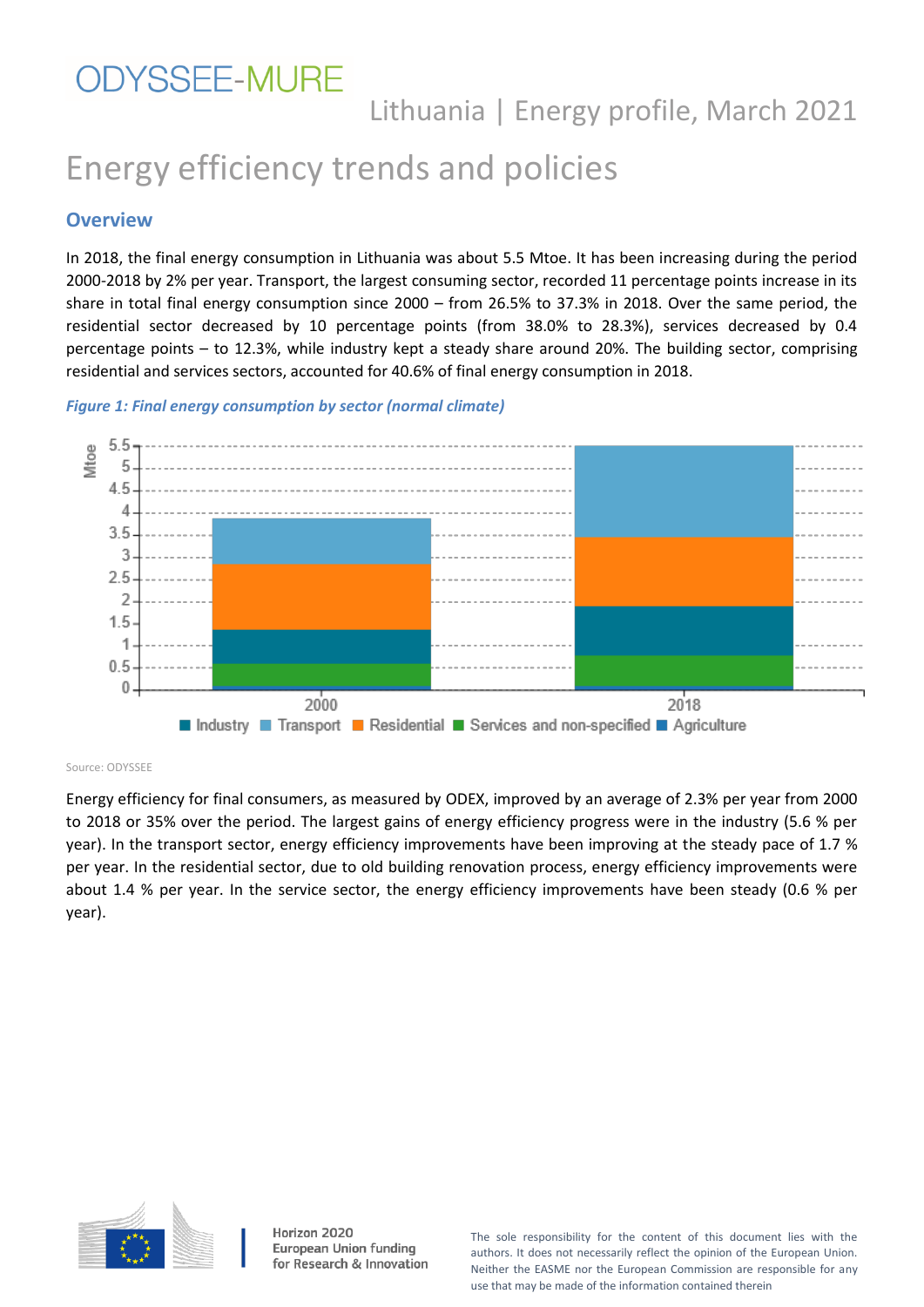## **ODYSSEE-MURE**

## Lithuania | Energy profile, March 2021

#### *Figure 2: Technical Energy Efficiency Index*



Source: ODYSSEE

Lithuania has adopted its Third National Energy Efficiency Action Plan (NEEAP), which sets an indicative national energy efficiency target of 740 ktoe of final energy for 2020. The energy saving measures are expected to save 13.75 TWh by the end of 2020. The National Energy Independence Strategy (NEIS) is the leading energy policy document, which sets the main strategical goals for Lithuanian energy sector development and their implementation directions up to 2050. In the area of energy efficiency, the NEIS and following energy policy aims at increasing energy consumption efficiency by 1.5% per year till 2020 and by 1.3% per year between 2020 and 2030. The NEIS determines that the highest energy consumption efficiency will be achieved in transport sector due to the upgrade of car fleet in the country, the shift towards use of modern and environmental-friendly public transport, the promotion of investment into the environmental-friendly transport. Potential energy savings are estimated at 300 ktoe in transport by 2020. The energy saving potential is high in the building sector. Energy efficiency in public and households' buildings will be increased by modernizing and renovating buildings. Every year, 220 ktoe of energy will be saved due to a more efficient use of heat and 70 ktoe will be saved through the green public procurements and the use of energy efficiently consuming appliances. Lithuania prepared the National Energy and Climate Action Plan (NECAP). Within the Dimension of Energy Consumption it assumes to implement existing and planned policy measures which will allow achieving energy savings of 22.16 TWh and 21,78 TWh, respectively, during 2021-2030.



Horizon 2020 European Union funding for Research & Innovation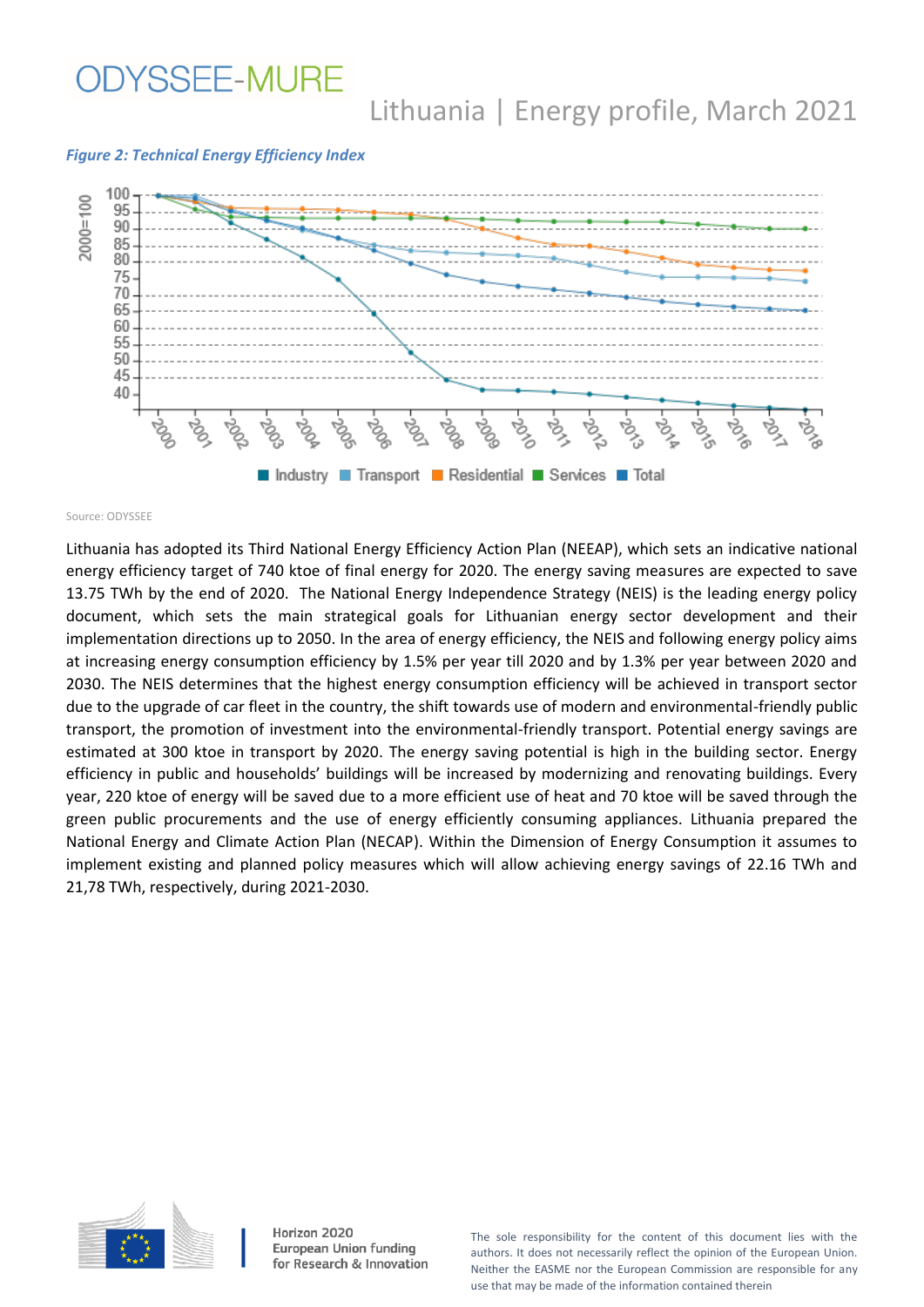# **ODYSSEE-MURE**

# Lithuania | Energy profile, March 2021

#### *Table 1: Sample of cross-cutting measures*

| <b>Measures</b>                                                           | <b>NEEAP</b><br>measures | <b>Description</b>                                                                                                                                                                                                                                                                                                                   | <b>Expected</b><br>savings,<br>impact<br>evaluation | <b>More</b><br>information<br>available |
|---------------------------------------------------------------------------|--------------------------|--------------------------------------------------------------------------------------------------------------------------------------------------------------------------------------------------------------------------------------------------------------------------------------------------------------------------------------|-----------------------------------------------------|-----------------------------------------|
| Labelling of energy yes<br>consumption-<br>related products               |                          | The measure aims at informing final consumers about Low<br>the energy consuming products, thus enabling people<br>to choose more energy-efficient devices.                                                                                                                                                                           |                                                     |                                         |
| Heating,<br>ventilation and air<br>conditioning<br>(STR)<br>2.09.02:2005) | <b>ves</b>               | The STR is applied when projecting, installing heating,<br>ventilation and air conditioning systems in buildings<br>and engineering constructions. It sets requirements<br>for inside temperature, cleanness of air, relative<br>humidity, heating appliances, air supply and removal,<br>safety and reliability and energy savings. | Low                                                 |                                         |

Source: MURE

#### **Buildings**

In 2018, space heating accounted for 72% of the households consumption, electrical appliances for 13.8%, water heating for 8.3% and cooking for 6.2%. The space heating consumption per m2 of households decreased by 20% over the period and amounted to 11.3 koe/m2 in 2018. Electricity consumption for electrical appliances per dwelling has increased from 0.09 toe/dw in 2000 to 0.15 toe/dw in 2018. Cooking has decreased by around 35% and accounted 0.07 toe/dw in 2018. Water heating consumption remained almost stable and accounted 0.09 toe/dw in 2018.





Source: ODYSSEE



Horizon 2020 European Union funding for Research & Innovation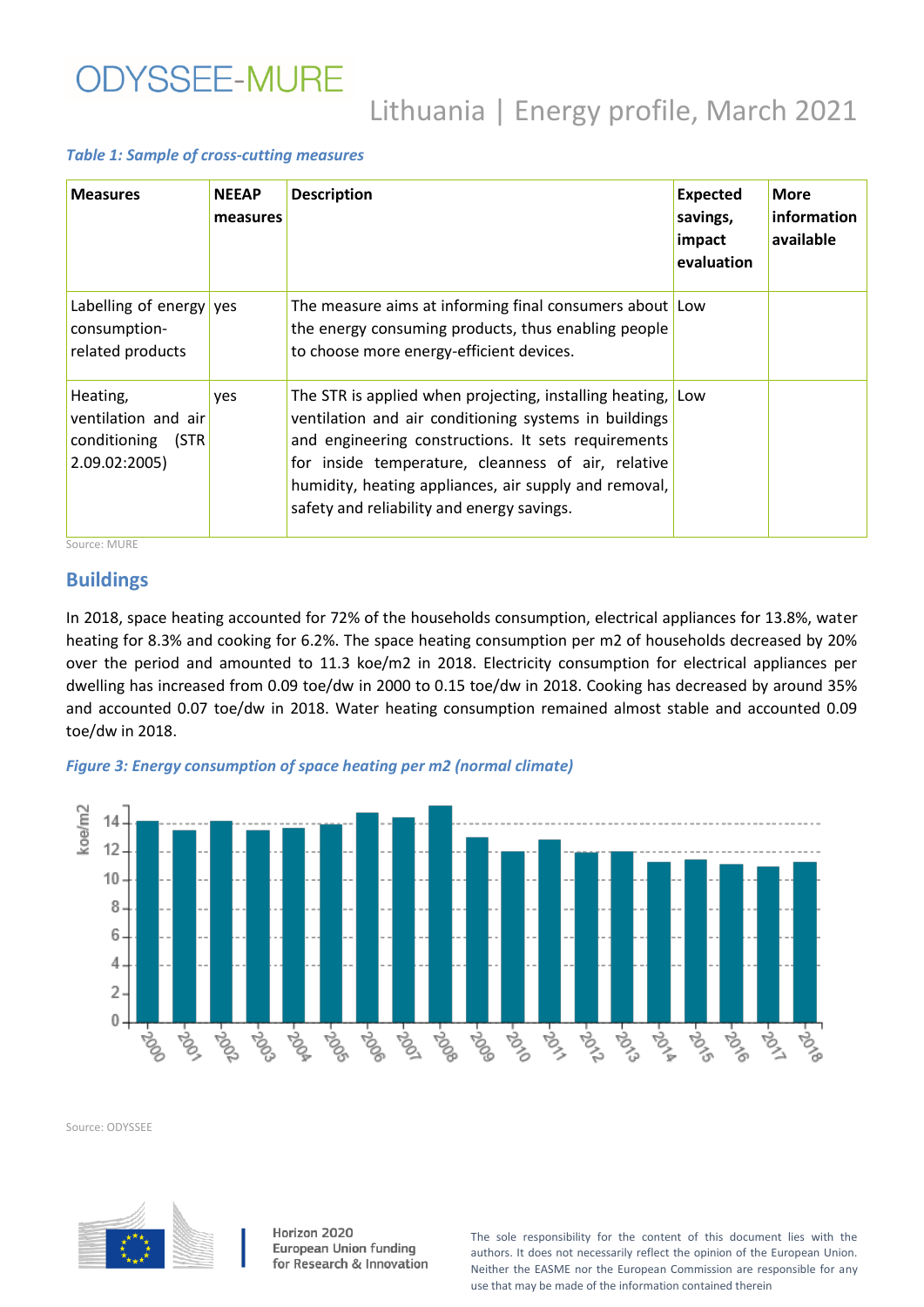*Figure 4: Energy consumption per dwelling by end-use (except space heating)*



Source: ODYSSEE

In 2018, the total residential energy consumption was about 1.48 Mtoe. The residents choice to have larger homes, the increased number of dwellings, the climate and some other reasons explained the increasing energy consumption in residential dwellings, by 0.26 Mtoe, 0.11 Mtoe, 0.03 Mtoe and 0.11 Mtoe respectively. These increases were not fully compensated by technical energy savings (0.4 Mtoe). Therefore, the total residential energy consumption was by 8.0% higher in 2018 than in 2000.





Source: ODYSSEE

The electricity consumption per employee has been increasing by 2.4%/year since 2000 due to the growing number of new electrical appliances, such as IT devices, telecommunication devices as well as air conditioning. Such trend is not only observed in Lithuania, but in almost all EU countries. The total energy consumption per employee has been increasing by 0.8%/year over the same period.



Horizon 2020 European Union funding for Research & Innovation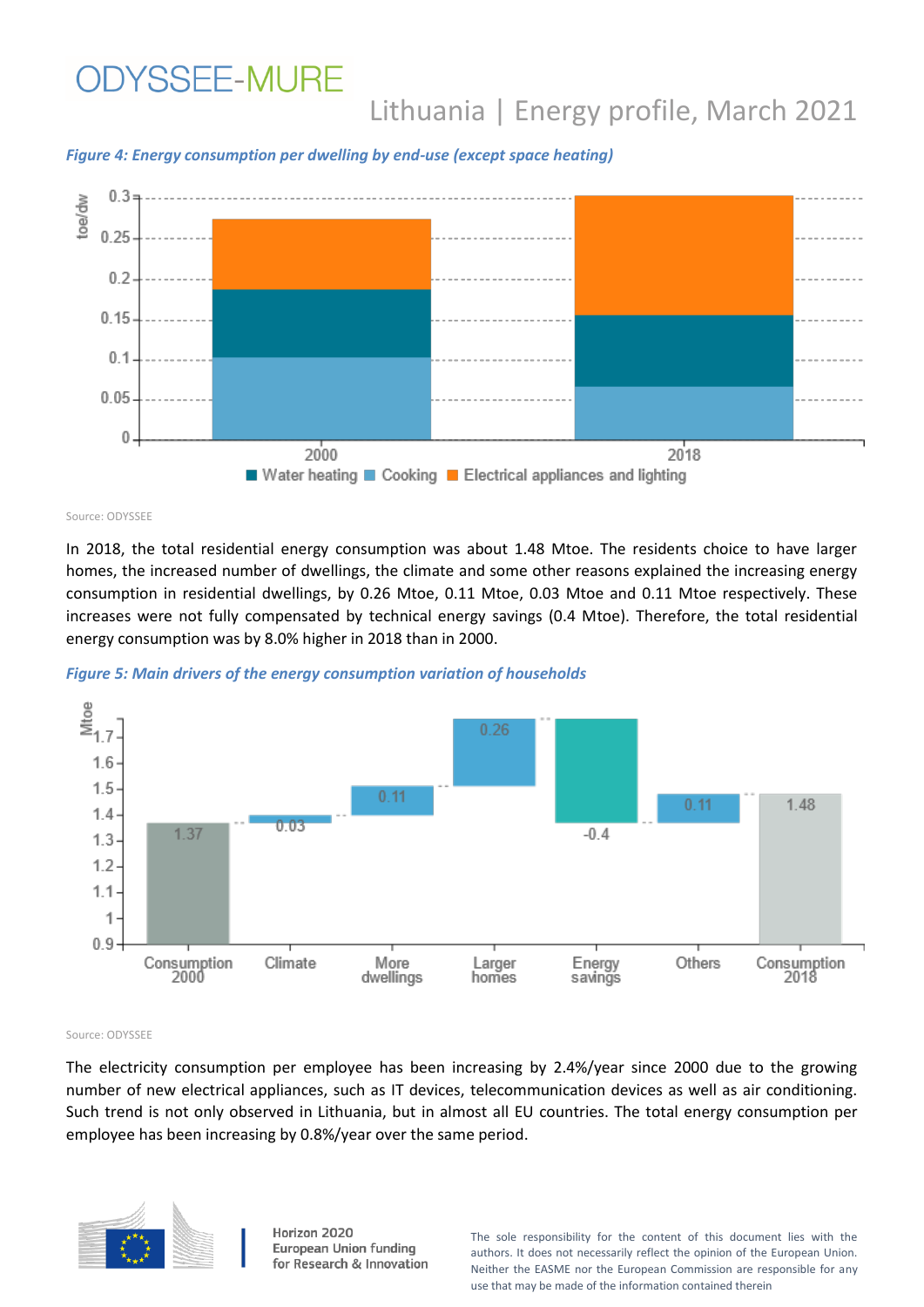**ODYSSEE-MURE** 

# Lithuania | Energy profile, March 2021

*Figure 6: Energy and electricity consumption per employee (normal climate)*



Source: ODYSSEE

During 2005-2013, a building standard (STR 2.05.01:2005 "Thermal Technique of Envelopes of the Buildings") was applied in Lithuania. It set higher normative requirements for heat losses of the buildings compared to the former standard STR 2.05.01:1999. Implementation of the building standard allowed decreasing energy consumption in the new constructed buildings by 15 – 20% in average. Between 2005 and 2013, 526.6 GWh of energy was saved. With the aim to further increase energy efficiency, Lithuania implements programmes and measures in building sector. In the framework of Programme for Renovation of Multifamily Buildings, soft loans are provided to households based on updated financing model, while differentiated subsidy of 15-30% is given to households living in houses of one /two dwellings and in multifamily houses within the measure "Energy Efficiency Improvement in Household Sector" of Special Programme for Climate Change. Financial resources from the State, municipal budgets and EU Structural Funds are used to upgrade public buildings. It is expected that renovation of multifamily buildings will result in 1000 GWh of energy savings per annum in 2020 and modernization of public buildings will allow to save 250 GWh in 2020. In 2017, energy savings from the Programme for Renovation of Multifamily Buildings were 498.88 GWh (50% of the expected value in 2020) and those from the measure "Energy Efficiency Improvement in Household Sector" of Special Programme for Climate Change were 4.66 GWh, while energy savings from Programme for Improving Energy Efficiency in Public Buildings were unknown. However, measures for energy efficiency improvement in specific public buildings, including high schools, educational institutions, etc., allowed saving of 101.77 GWh of energy in 2017.

#### *Table 2: Sample of policies and measures implemented in the building sector*

| <b>Measures</b>     | <b>Description</b>                                                                                                                                                                                                                                                | Expected<br>savings,<br>impact<br>evaluation |
|---------------------|-------------------------------------------------------------------------------------------------------------------------------------------------------------------------------------------------------------------------------------------------------------------|----------------------------------------------|
| Buildings 2005-2013 | Thermal Technique The building standard regulates the thermal technical designing of building High<br>of Envelopes of the enclosures (thermal insulation) in the buildings where the temperature<br>inside during the heating season is kept higher than outside. |                                              |



Horizon 2020 European Union funding for Research & Innovation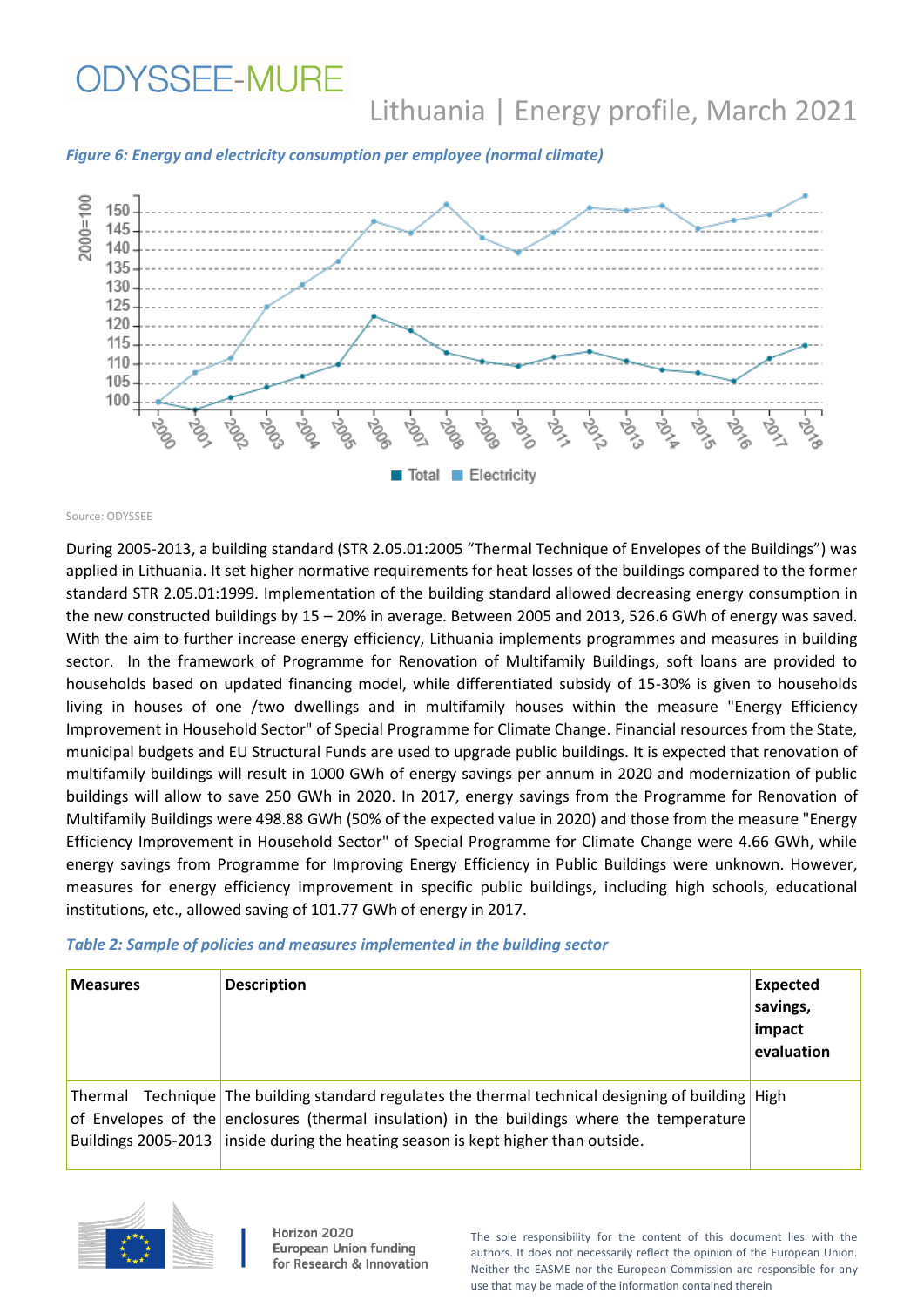| <b>ODYSSEE-MURE</b> |                                        |  |  |  |
|---------------------|----------------------------------------|--|--|--|
|                     | Lithuania   Energy profile, March 2021 |  |  |  |

| Programme<br>Improving<br>Efficiency in Public<br><b>Buildings</b> | for The aim is to increase the energy efficiency in public buildings by High<br>Energy renovating public buildings which are owned by state and municipalities                                                                                                                                                                                                                                                                                                                        |  |
|--------------------------------------------------------------------|---------------------------------------------------------------------------------------------------------------------------------------------------------------------------------------------------------------------------------------------------------------------------------------------------------------------------------------------------------------------------------------------------------------------------------------------------------------------------------------|--|
| buildings                                                          | Programme for the Programme supports energy efficiency measures, such as reconstruction Medium<br>renovation/upgradin and change of heat and hot water supply systems; installation of<br>g of multi-apartment equipment using renewable energy sources; improvement of heat<br>insulation of pipework; reconstruction of ventilation system; roof, walls<br>insulation; change of outside doors, windows; modernization of elevators;<br>reconstruction of other engineering systems |  |
| Energy<br>household<br>for climate change)                         | efficiency Measure supports general (essential) repair of cold and hot water supply Low<br>improvement in the systems; change and reconstruction of air conditioning and ventilation<br>sector systems; change of windows and outside doors; insulation of roofs, floor<br>(Special programme and walls; installation of solar collectors, wind power plants, geothermal<br>plants; installation of biomass boilers.                                                                  |  |

Source: MURE

#### **Transport**

In 2018, road transport accounted of 96.6% of the sector's energy consumption. From 2000 to 2018 the share of cars in transport energy consumption has decreased from 59.7% to 58.4% in 2018. Trucks and light vehicles consumption has increased from 32.5% to 38.1%. The remaining consumption is split between rail (3.1%), inland water (0.2%) and motorcycles (0.1%).

#### *Figure 7: Transport energy consumption by mode*



Source: ODYSSEE



Horizon 2020 European Union funding for Research & Innovation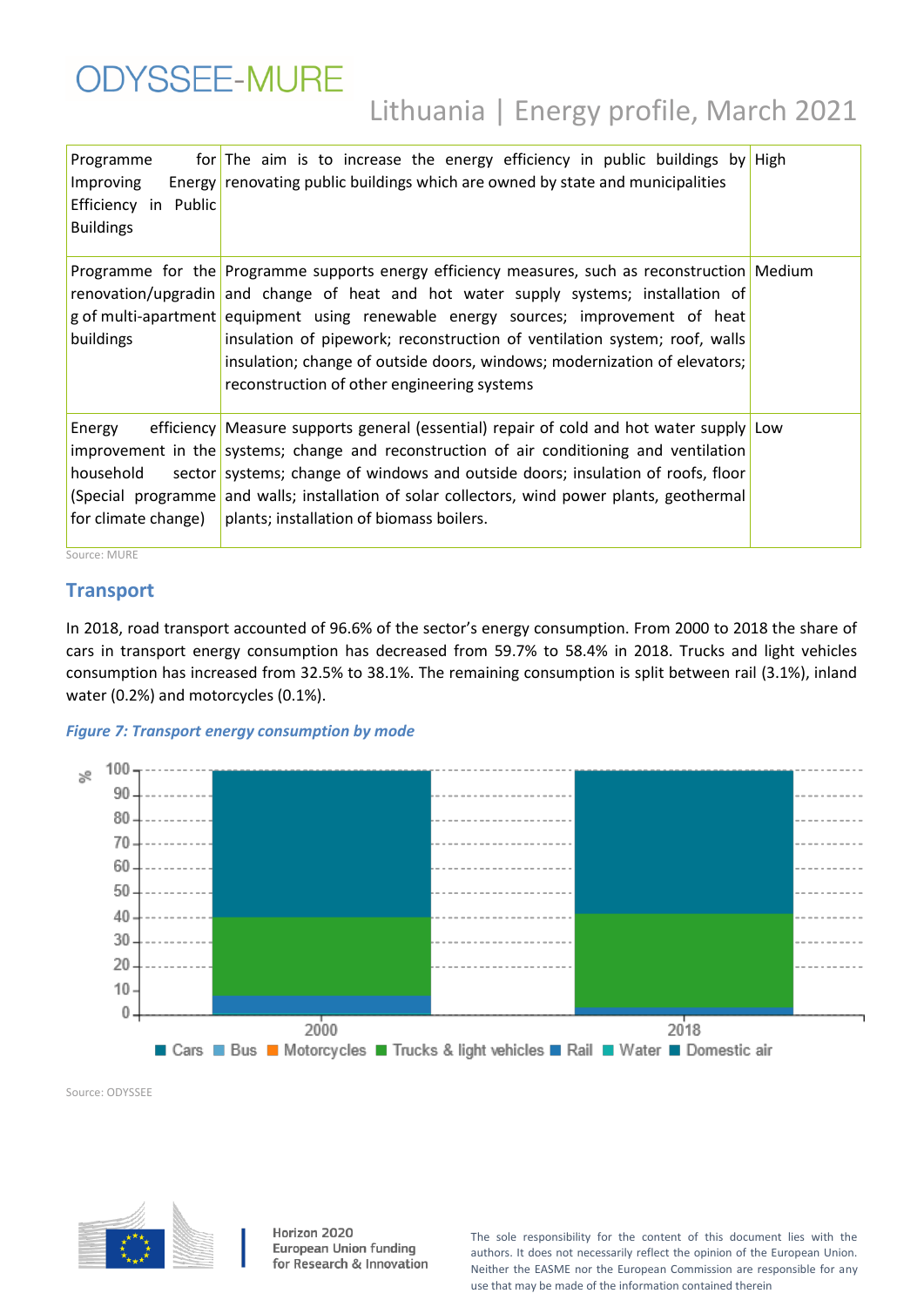The split of traffic between modes remains almost stable since 2000. Cars represented 90.1% of passenger traffic in 2018, versus 8.5% for bus and 1.4% for rail.

*Figure 8: Modal split of inland passenger traffic*



Source: ODYSSEE

The goods traffic (measured in tonne-kilometre) was 3.6 times higher in 2018 than in 2000, mostly due to road (5.6 times higher) and rail (1.8 times higher). In 2018, road traffic accounted for 72.1% and rail traffic 27.9% in freight transportation.

#### *Figure 9: Modal split of inland freight traffic*



Source: ODYSSEE



Horizon 2020 European Union funding for Research & Innovation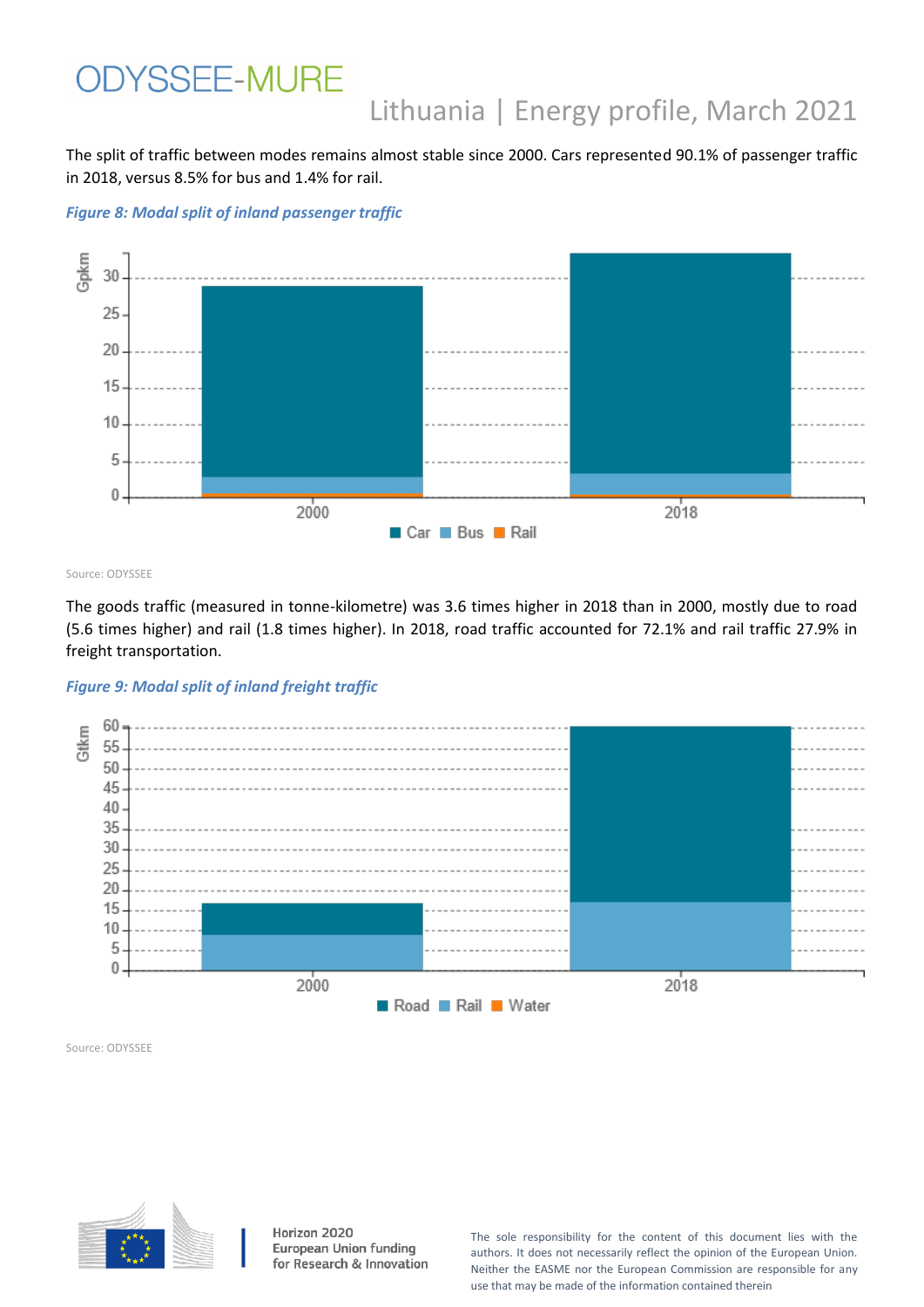The final energy consumption in transport sector was 1.03 Mtoe higher in 2018 than in 2000. The growth in activity, the split in modal shift and other effects pushed up transport consumption (by 0.84 Mtoe, 0.17 Mtoe and 0.43 Mtoe respectively). This significant increase of energy consumption was not counterbalanced by energy savings (0.42 Mtoe).





Source: ODYSSEE

In transport sector, measures are focused on development of road infrastructure, upgrading of public transport fleets and informational/educational purposes like ecological driving or a day without car. EU Structural funds, State budget funds and financial resources from Special Programme for Climate Change are used. In addition, increased value added tax is applied to fuels and excise tax on some types of fuels, including gasoline, LPG and diesel. The increase in taxes permitted to save 609.15 GWh in 2017, in comparison to 4.94 GWh thanks to the upgrade of public transport.

#### *Table 3: Sample of policies and measures implemented in the transport sector*

| <b>Measures</b>                                                       | <b>Description</b>                                                                                                                                                                                                                                                                                                                                                | <b>Expected</b><br>savings, impact<br>evaluation |
|-----------------------------------------------------------------------|-------------------------------------------------------------------------------------------------------------------------------------------------------------------------------------------------------------------------------------------------------------------------------------------------------------------------------------------------------------------|--------------------------------------------------|
| 2007-2013:<br>Comprehensive<br>development<br>ecological<br>transport | EU Structural Funds The aim is to comprehensively modernize the system of public transport Low<br>services in order to reduce air pollution, ensure a more efficient<br>transportation of urban residents, promote workforce mobility, reduce<br>of traffic congestion, enhance traffic safety, and ensure high-quality public<br>public transportation services. |                                                  |
| Public<br>Inspection<br><b>Vehicles</b>                               | Technical The aim of the measure is to inspect transport vehicles seeking to ensure Low<br>of that only technical and environmental requirements satisfying vehicles<br>are exploited in the country.                                                                                                                                                             |                                                  |



Horizon 2020 European Union funding for Research & Innovation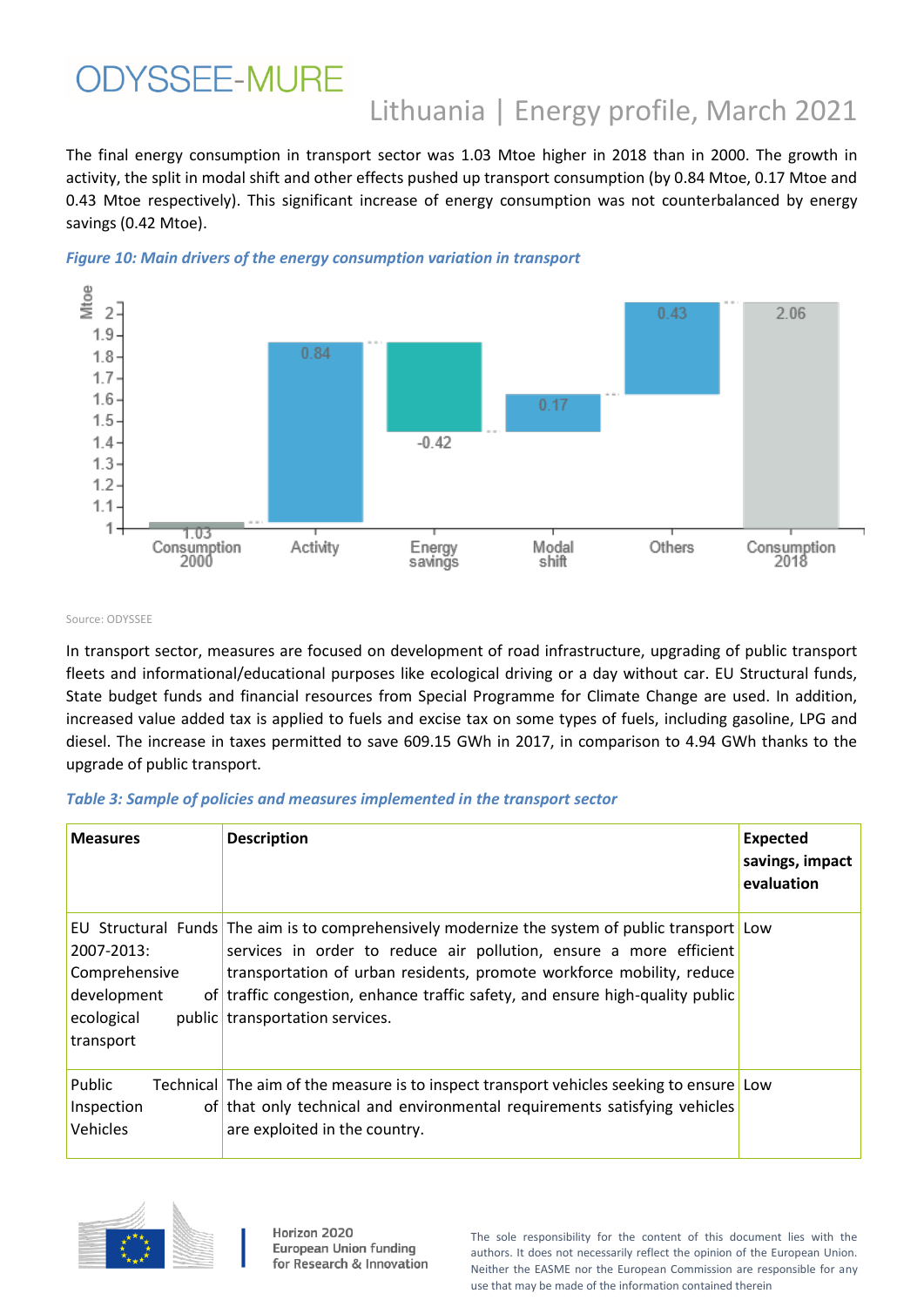| <b>ODYSSEE-MURE</b> |                                        |  |  |
|---------------------|----------------------------------------|--|--|
|                     | Lithuania   Energy profile, March 2021 |  |  |

| Programme<br>improvement<br>road<br>and development                        | for The aim is to develop and upgrade the road network. Resources under Low<br>of the funding programme are used to design, construct, lay, upgrade,<br>maintenance repair, inventory and provide maintenance for roads, bridges,<br>overpasses, overhead roads, tunnels and industrial-service road<br>buildings, to acquire road engineering, technological, transportation and<br>other industrial facilities, to conduct road and bridge studies and carry<br>out State supervision of compliance with special construction<br>requirements, to create road information systems, to develop the road<br>infrastructure, to implement traffic safety programmes and their<br>measures, and to provide funding for other needs in the road sector. |  |
|----------------------------------------------------------------------------|------------------------------------------------------------------------------------------------------------------------------------------------------------------------------------------------------------------------------------------------------------------------------------------------------------------------------------------------------------------------------------------------------------------------------------------------------------------------------------------------------------------------------------------------------------------------------------------------------------------------------------------------------------------------------------------------------------------------------------------------------|--|
| Increased<br>and excise tax on minimum EU.<br>diesel, gasoline and<br>LPG. | value Lithuania applies a 21% value added tax for fuels while minimum level in High<br>added tax on fuels EU is 15%. The excise tax for specific fuels is also higher in comparison to                                                                                                                                                                                                                                                                                                                                                                                                                                                                                                                                                               |  |

Source: MURE

#### **Industry**

The final energy consumption of industry increased by 41.0% between 2000 and 2018. The most important energy consumer is the chemical industry: its share increased significantly, from 20.4% in 2000 to 37.2% in 2018. The share of the other energy-intensive branches (non-metallic minerals, pulp and paper) decreased in comparison to 2000.

#### *Figure 11: Final energy consumption of industry by branch*



Source: ODYSSEE



Horizon 2020 European Union funding for Research & Innovation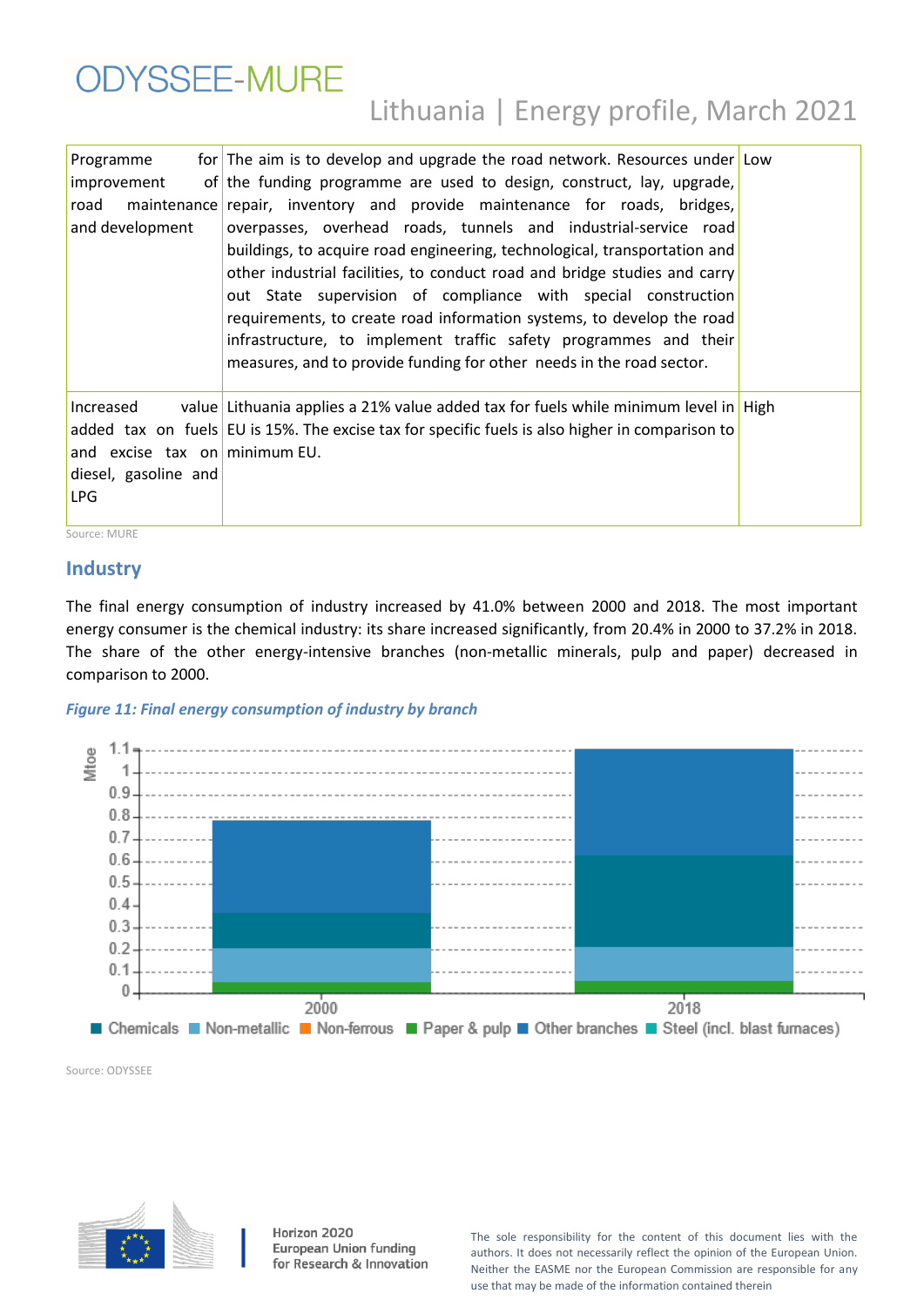In 2018, the industry sector represented 20% of the final energy consumption in Lithuania. The final energy consumption in industry was 0.31 Mtoe higher in 2018 than in 2000. Industry economic growth and structural changes pushed up the energy consumption (by 1.31 Mtoe and 0.32 Mtoe respectively). These effects were not fully offset by energy savings (1.13 Mtoe) and by other effects (0.18 Mtoe).





#### Source: ODYSSEE

The Lithuanian policy in terms of energy efficiency in the industrial sector focuses on financial incentive measures for energy efficiency investment, CHP investment, investments in clean fuels and capacities (renewables and waste). Investment subsidies and partial compensation of interest for energy efficiency and renewable energy projects are provided through EU Structural Funds, Lithuanian Environment Investment Fund and Special Programme for Climate Change. The financial resources are oriented towards improvement of energy production efficiency by providing support for more efficient cogeneration and heat supply systems.

#### *Table 4: Sample of policies and measures implemented in the industry sector*

| <b>Measures</b> | <b>Description</b>                                                                                                                                                                                                                                                                                                                                                           | <b>Expected</b><br>savings,<br>impact<br>evaluation | <b>More</b><br>information<br>available |
|-----------------|------------------------------------------------------------------------------------------------------------------------------------------------------------------------------------------------------------------------------------------------------------------------------------------------------------------------------------------------------------------------------|-----------------------------------------------------|-----------------------------------------|
| for 2014-2020   | EU Structural funds Measure promotes the implementation of production N/A<br>capacities, which use renewable energy sources (RES), the<br>development of new efficient RES technologies and their<br>implementation in industry in order to use this energy for<br>internal needs and sell extra RES energy to district heating<br>networks or other industrial enterprises. |                                                     |                                         |



Horizon 2020 European Union funding for Research & Innovation